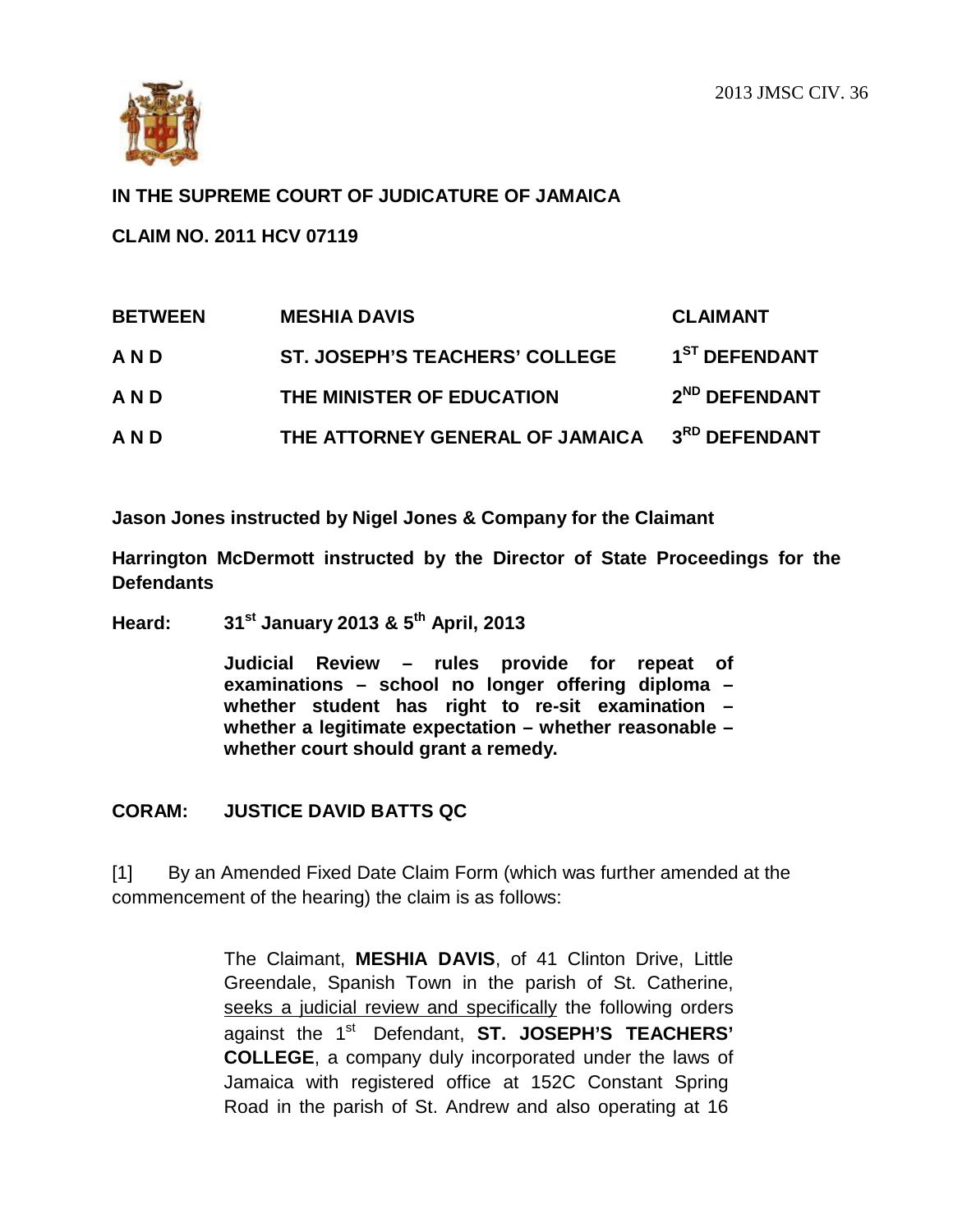Old Hope Road, Kingston 5 in the parish of St. Andrew,  $2<sup>nd</sup>$ Defendant, **THE MINISTER OF EDUCATION**, of 2A National Heroes Circle, Kingston 4 in the parish of Kingston and 3<sup>rd</sup> Defendant, **THE ATTORNEY GENERAL OF JAMAICA**, of 2 Oxford Road, Kingston 5 in the parish of St. Andrew:

- a) An Order of Certiorari to remove into this Honourable Court and to quash the decision of the Defendants in or about August 2011 to discontinue the year 1 of its diploma programme in Education and/or on its decision to discontinue the entire diploma programme in Education;
- b) An order of mandamus compelling the Defendants to offer the Claimant the opportunity to pursue a Diploma programme in Education;
- c) A Declaration that the Claimant is entitled to repeat the examination of the year 1 diploma programme and is entitled to two chances to repeat these courses within a three year period;
- d) In the alternative, an Order that the Claimant be admitted into the Bachelor of Education programme which the  $1<sup>st</sup>$  Defendant is currently offering;
- e) Damages:
- f) Further and such other relief as this Honourable Court deems fit:
- g) Costs to be costs in the claim."

[2] The factual matrix giving rise to the claim is to be found in the affidavits of Meshia Davis dated  $4<sup>th</sup>$  November 2011, 23<sup>rd</sup> January 2012, 11<sup>th</sup> October 2012 and 3<sup>rd</sup> December 2012; and of Cheryl Foreman dated  $4<sup>th</sup>$  January 2012 and 25<sup>th</sup> January 2012; as well as the affidavit of Mark Malabver dated  $27<sup>th</sup>$  November 2012.

[3] Notwithstanding the number of affidavits filed, and the several documents exhibited and contained in the agreed bundle of documents filed, the facts can be shortly stated. The claimant registered and was accepted to do a diploma programme.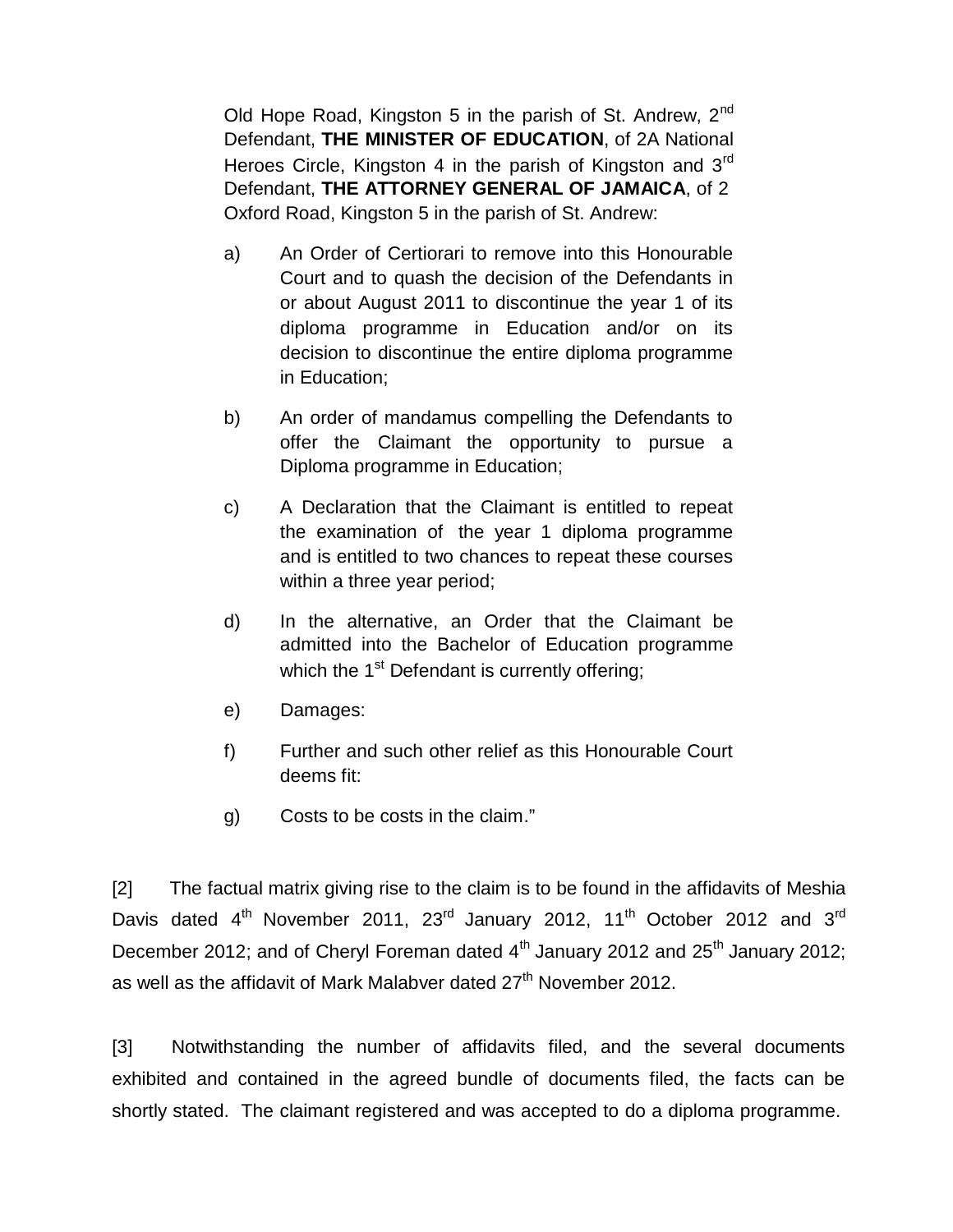The school's regulations allow students who fail a course to have three re-sits. The claimant failed several courses. However, in the year in which this occurred the school decided it would no longer offer a diploma but instead offered a degree. This decision was prompted by a cabinet decision. The school says the examinations are externally administered. The claimant was not allowed to do the re-sits and was refused entry to the degree programme. The claimant maintains she has a right to re-sits or alternatively to admission to the degree programme. The school says she has not matriculated to do the degree and ought to do so by acquiring additional Caribbean Examination Council (CXC) subjects. The school no longer offers a diploma and therefore it is impracticable if not impossible to offer the resits.

[4] In the course of submissions I enquired of counsel whether this was not a matter where the remedy if any lay in the law of contract. The claimant's counsel stated that although there was a contract with the school, there was a breach of regulation by the school and hence the matter was amenable to judicial review. If the court was not with him, he would agree to the matter being allowed to continue as if begun by claim form. The response from the Crown was to suggest that the court had no jurisdiction to allow continuation as if begun by ordinary claim.

[5] The regulations for teachers' certification on which the claimant relies, are issued by the Joint Board of Teacher Education. See page 1 of the agreed bundle of documents filed on the  $29<sup>th</sup>$  January 2013. The preamble to Section A states:

> "*In 1965, the Institute Board of Teacher Education was established as a result of consultation between the governments in the regions and the University of the West Indies. Prior to this, the Ministries of Education in the Bahamas, Belize and Jamaica certified their teachers through Teacher Training Boards established by their respective ministries and granted their own certificates and diplomas in teaching. Accordingly, the Ministries of Education in the Bahamas, Belize and Jamaica devolved their teacher training functions to Institute Board and abolished their separate Teacher Training Boards. The Institute Board of Teacher Education, later*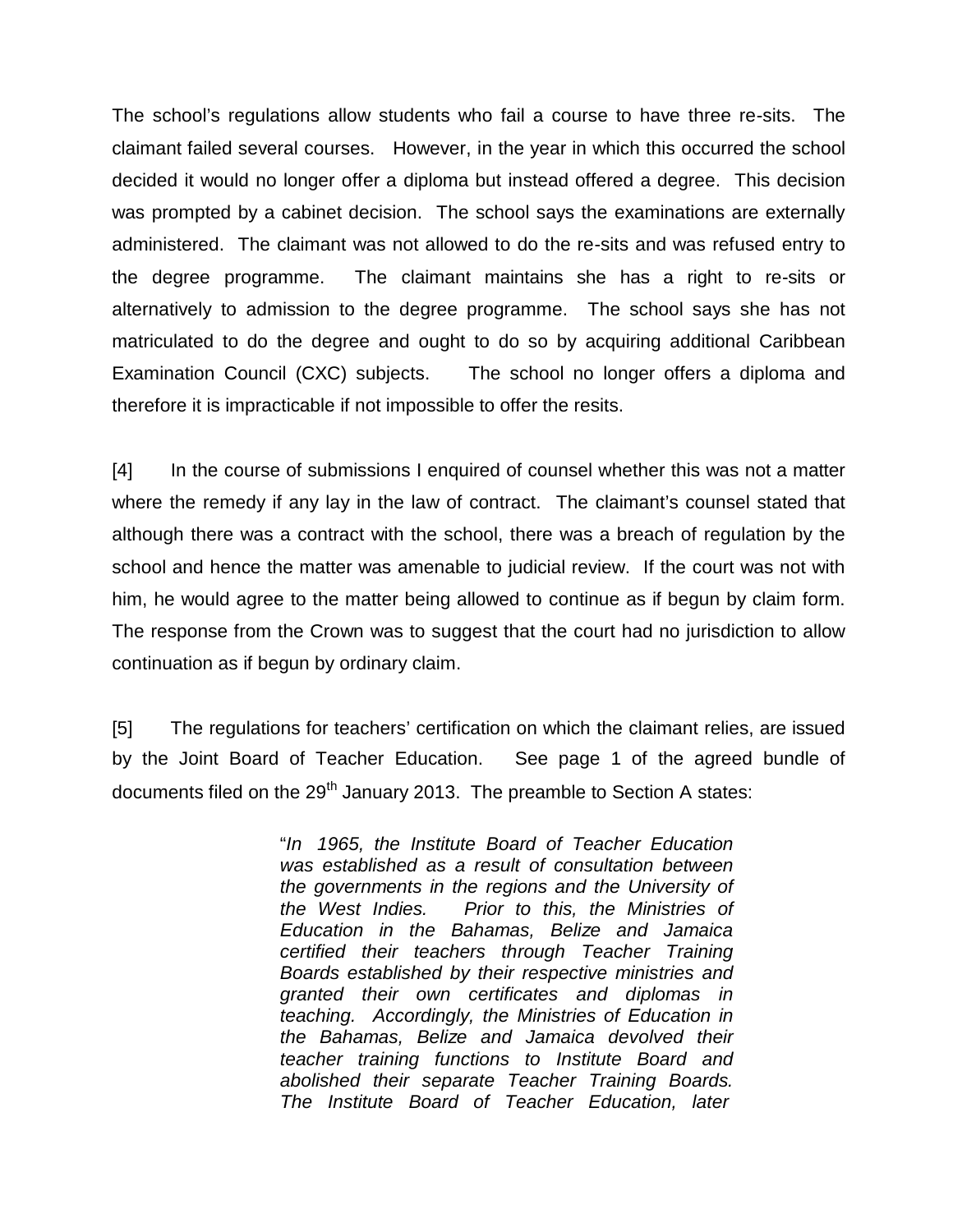*renamed the Joint Board of Teacher Education (JBTE), became the certifying body for teachers. One of the major functions of this new Board of Teacher Education was to guarantee standards in teacher education.*

#### *QUALITY MANAGEMENT*

*By definition, the Joint Board of Teacher Education (JBTE) is a regional body which has a Secretariat and conducts most of its meetings on the Mona Campus with one meeting held every three years in one of the other two territories. The regional nature of the JBTE is also manifested in its structure which ensures participation of representatives from educational institutions, Ministries of Education and teachers organizations in the three countries concerned. In 1965, Belize and the Bahamas were still colonies of Britain while Jamaica was a newly independent territory. Today, the Bahamas, Belize and Jamaica are all sovereign nations. In all of its responses to the needs and demands of the three countries, the JBTE seeks to be flexible and supportive as each country responds to its changing needs.*

*Since 1965, the JBTE has grown considerably with respect to the number of teachers being certified each year, the number of institutions that now fall under its umbrella and the number of programmes of teacher education that are currently in operation. As the participating nations develop and the demands of the teaching profession become more sophisticated and complex, this trend of diversification and quantitative expansion will continue. The challenge to the JBTE is to be sufficiently flexible in accommodating increasing and changing demands while at the same time continuing to ensure high standards throughout the region."*

[6] The Joint Board of Teacher Education is not a party to these proceedings.

[7] The regulations in Section C establish the three year diploma in teaching and provides,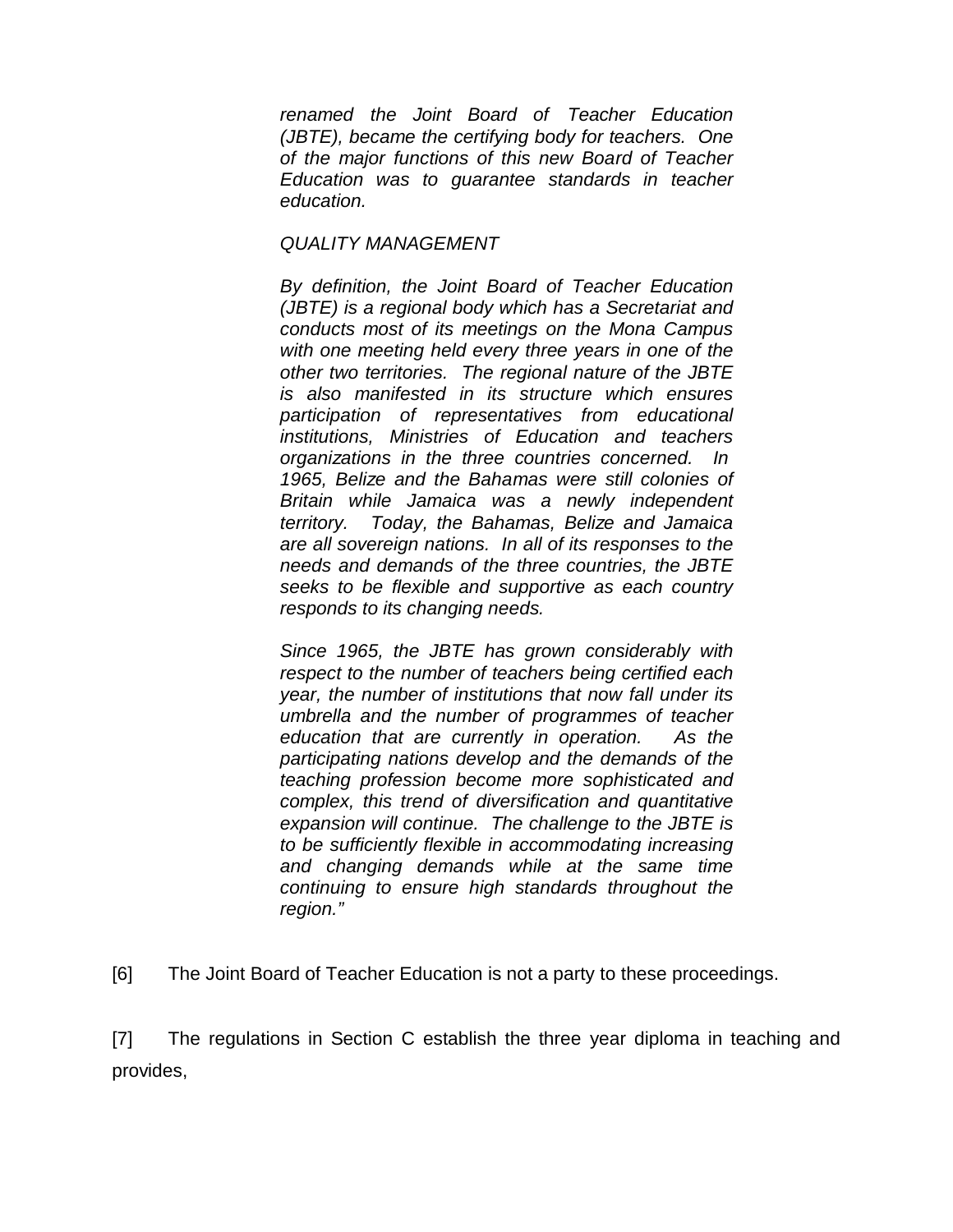# "**1. Certification**

- a) Students who have completed a course of study approved by the JBTE and who have satisfied the conditions of passing as set out in these regulations, shall be deemed to have qualified for the award of the JBTE Diploma in Teaching.
- b) The qualification for certification shall be successful completion of the programme approved by the JBTE, and the possession of qualities and characteristics suitable for teaching."

# [8] Section 4, entitled Conditions of Passing reads as follows:

"The programme shall be structured on a credit basis and promotion from one level to the next of a subject will be determined by whether or not the student has satisfied the stated prerequisite(s). While each course will be examined in each semester or year in which it is taught, the Diploma Programme will be assessed in two parts; Part One and Part Two. Part One will coincide with the first year and Part Two with the second and third years. In order to successfully complete each Part and each programme as a whole, students must satisfy the following conditions:

a) Part One/Year 1

For Part 1, two levels of failure are recognized: outright failure and referral which are defined in relation to the particular programme as set out at (iv) - (vi) below.

- i) An outright failure must repeat the examination as a whole and will have two chances in three years to do so. He/she may apply for credit for those courses passed at a grade of B or above. Students who are unsuccessful in both re-sits will not be allowed to re-enter any teacher education programme approved by the JBTE for at least five years.
- ii) Students who are referred will be permanently credited with the courses passed.
- iii) No student may progress to Part 11 having failed courses totalling more than 12 credits.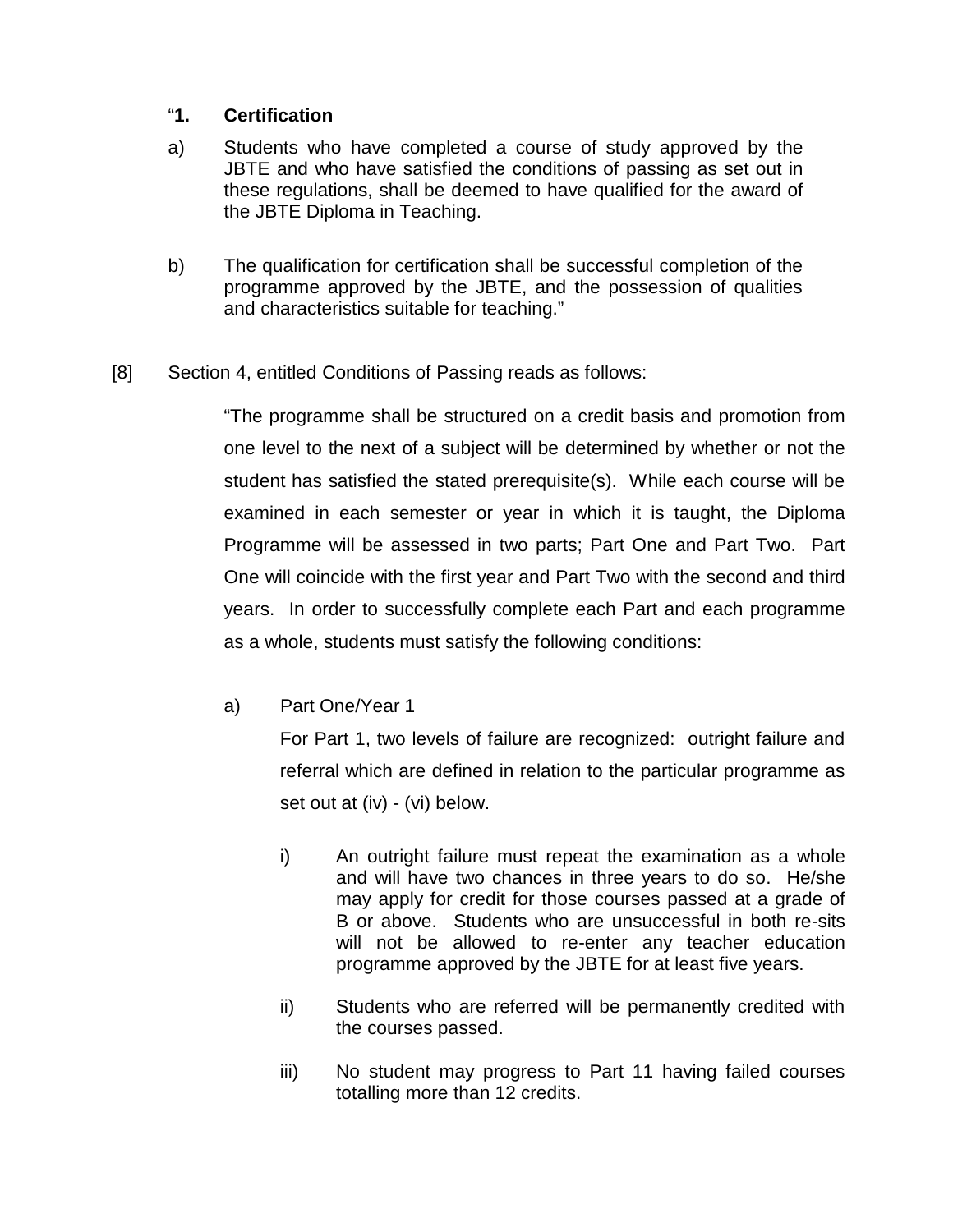- iv) Early Childhood, Primary and Special Programmes: In the Early Childhood, Literacy Studies, Primary and Special Education Programmes, a candidate who has failed courses totalling more than twelve credits across the entire year will be deemed to have failed the examination as a whole. Notwithstanding, if a student has failed courses totalling 12 credits within either (a) English and Education or (b) his/her area of specialization and either English or Education, he/she shall be deemed to have failed the examination as a whole.
- v) Candidates who have failed courses up to a maximum of twelve credits will be deemed to be referred as long as those twelve credits are not concentrated only within either English and Education, or his/her area of specialization and either English or Education.
- vi) Secondary Programme: In the Secondary Programme, a candidate who has failed courses totalling more than twelve credits across the entire year will be deemed an outright failure, that is, to have failed, that examination as a whole. Notwithstanding, a student who has failed courses totalling 12 credits within his/her teaching subjects will be deemed to have failed the examination as a whole."

[9] The claimant admits to failing courses totalling more than 12 credits. In fact she failed courses totalling more than 28 credits, (see letter dated  $9<sup>th</sup>$  August 2011 page 35 bundle 7 agreed documents). She explains her poor performance on personal difficulties and hardships experienced during the 2010-11 school year. These included her mother being diagnosed with cancer.

[10] She stated that at a meeting on the  $4<sup>th</sup>$  July 2011, the school delivered to her a memorandum dated  $28<sup>th</sup>$  June 2011 which read as follows:

| "To:  | Ms. Meshia Davis<br>SJ10-6393                               |  |
|-------|-------------------------------------------------------------|--|
| From: | Miss Cheryl A. Foreman<br>Vice Principal - Academic Affairs |  |
| Date: | June 28, 2011                                               |  |

*You are referred in College English 1 (4), Foundation of Literacy Development (3), Mathematics I (6), Science for Primary Teachers (6),*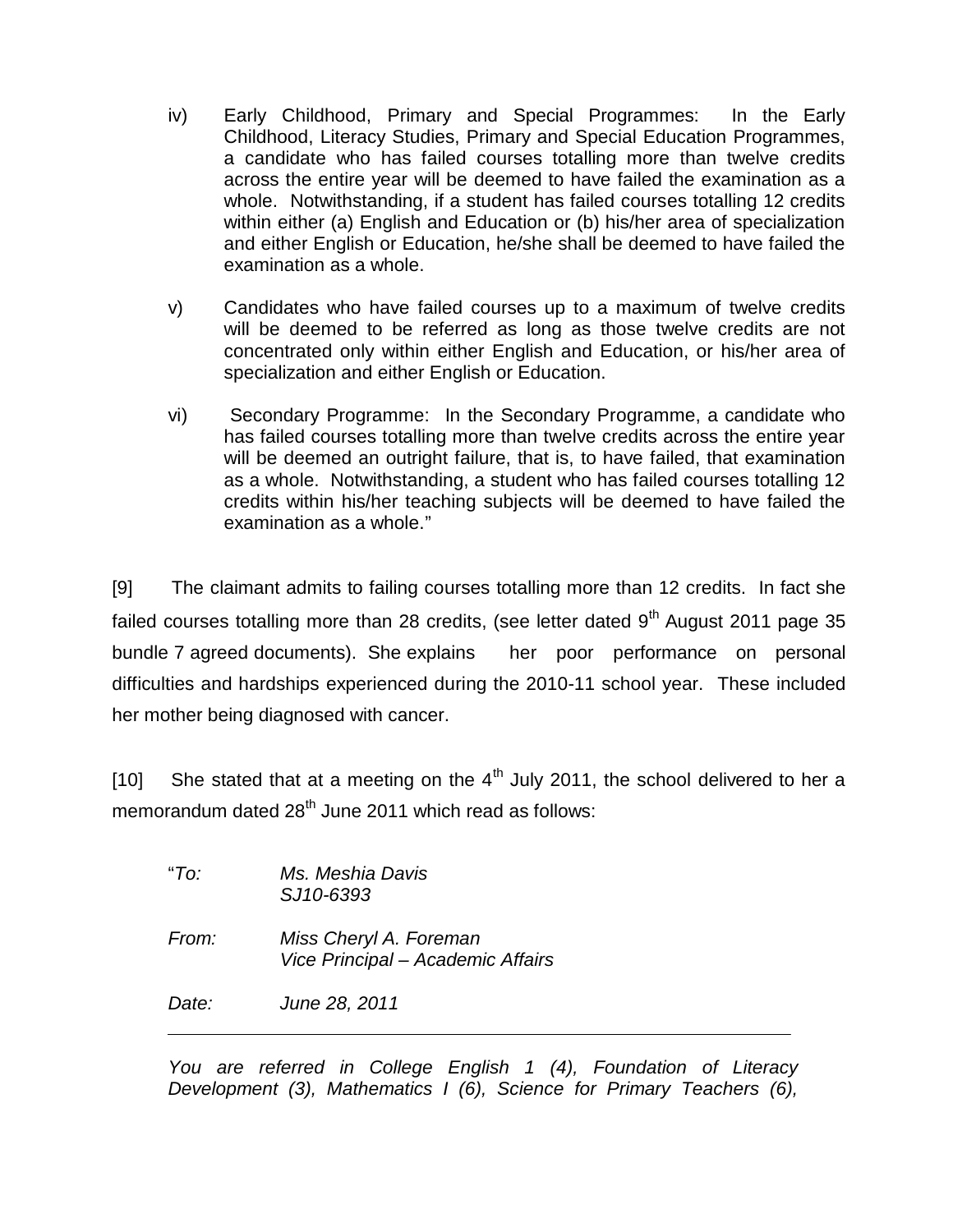*Study & Teaching of Religious Education (3), and Social Studies Foundation (6). This is a total of twenty-eight (28) credits.*

*Joint Board of Regulation Section C 4A (IV) states that a candidate who has failed courses totalling more than twelve credits across the entire year will be deemed to have failed the examination as a whole. This is an outright failure. An outright failure must repeat the examinations a whole and will have two chances in three years to do so. Such a student is not eligible to write examinations in the supplemental sitting.*

*No student may progress to Part II having failed courses totalling more than 12 credits. Therefore you cannot be promoted to Year 2.* 

*Please contact the College to discuss your options."*

[11] Subsequent to the meeting of the  $4<sup>th</sup>$  July 2011, she alleges she was first advised by the 1<sup>st</sup> Defendant that year 1 of the diploma would no longer be offered effective September 2011. She was advised that if she wished to pursue a career in teaching she would need to apply for admission to the Bachelors in Education. The letter outlining that option is dated 9<sup>th</sup> August 2011. A more detailed statement of the position was related to her attorneys by letter dated 19<sup>th</sup> September 2011.

> *" St. Joseph's Teachers' College 16 Old Hope Road Kingston 5 Jamaica W.I*

*September 19, 2011*

*Nigel Jones & Co., Attorney-at-law, Suite #12, Braemar Suites, 1D – 1E Braemar Avenue Kingston 10*

*Attention: Mr. Nigel Jones*

*Dear Sirs,*

*Re: Meisha Davis*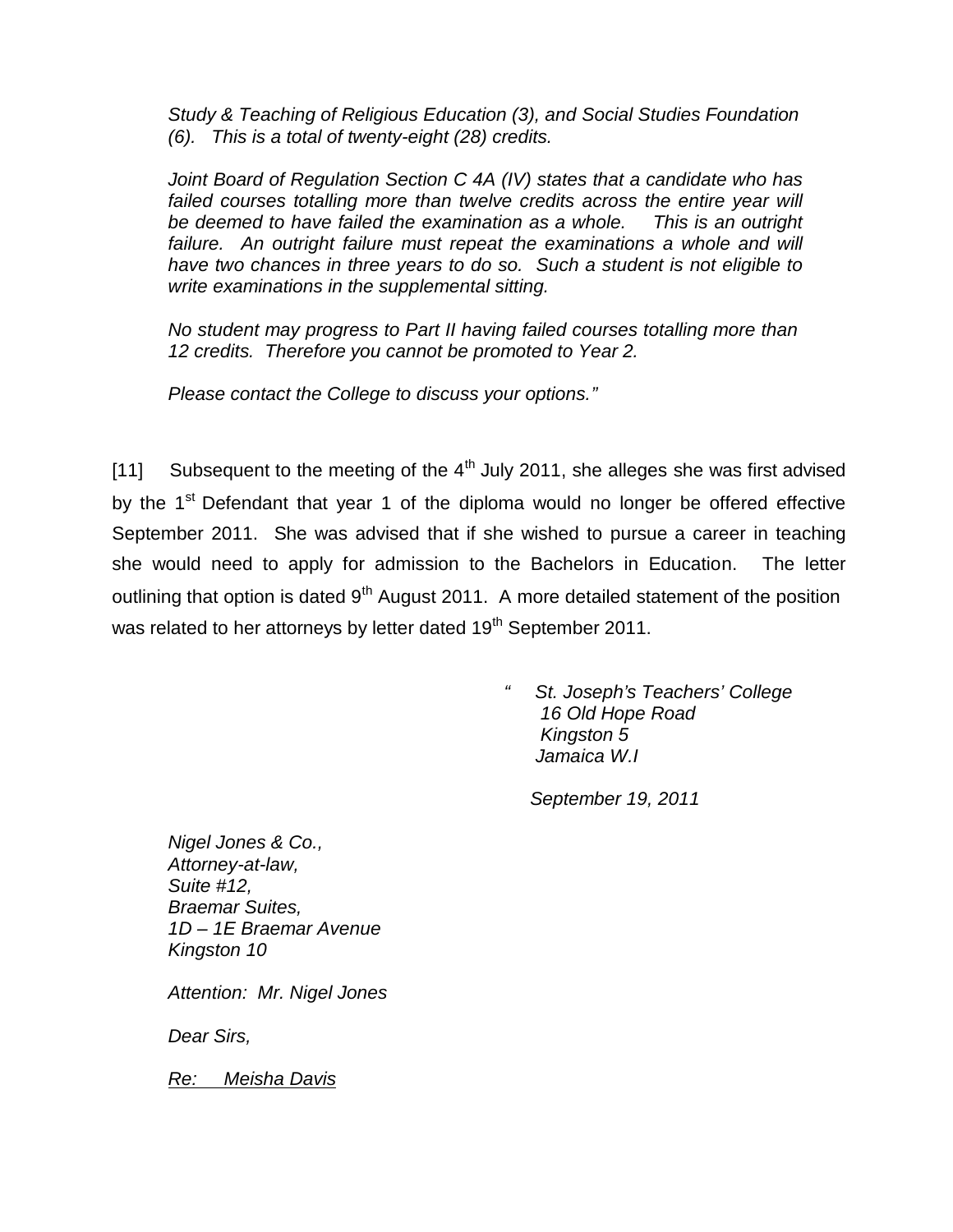*Your letter of August 22, 2011 to St. Joseph's Teachers' College concerning the above named student has been brought to my attention. I regret delay in replying due to the fact that I was off the Island but I did have a telephone conversation with your Mr. Nigel Jones on the 7th instant and herewith confirm the following:*

*1. Your client was a Part 1/Year 1 Student in the Diploma Course which has been discontinued in all the teachers' colleges as of September 1, 2011.*

*2. She failed courses totalling 28 credits in examinations administered by the Joint Board of Teacher Education and governed by Regulations of Teacher Certification.*

*3. She cannot proceed to Year 2/Part 2 because Regulation 4(a) (iii) of the said Regulations stipulates that no student may proceed to Part 2 having failed courses totalling more than 12 credits in Part 1/Year 1.*

*4. Whereas Years 2 & 3 of the Diploma Course are proceeding, the College does not have a Year 1 as all students in their first year are now on a four year degree course, for which matriculation is required and there are new applicable Regulations.*

*5. If your client wants to do the degree course she should consult the College on the subjects that qualify for matriculation. It is my understanding that she requires at least one more academic subject to qualify and this she may do at the next sitting of the CXC.*

*6. When she is duly qualified she may write a letter to the college requesting to be re-admitted.*

*Hopefully this letter confirms our discussion on the 7th instant and that your client has a better understanding of the requirements to continue teacher training.*

*Yours,*

#### *………………….. Ursula Khan*

*Chairman of the Board of Management of St. Joseph's Teachers' College*

*cc: Dr. Sr. Melhado, Principal*

*cc: Permanent Secretary, Ministry of Education"*

[12] The claimant's attorneys by letter dated  $19<sup>th</sup>$  September 2011 proposed the following: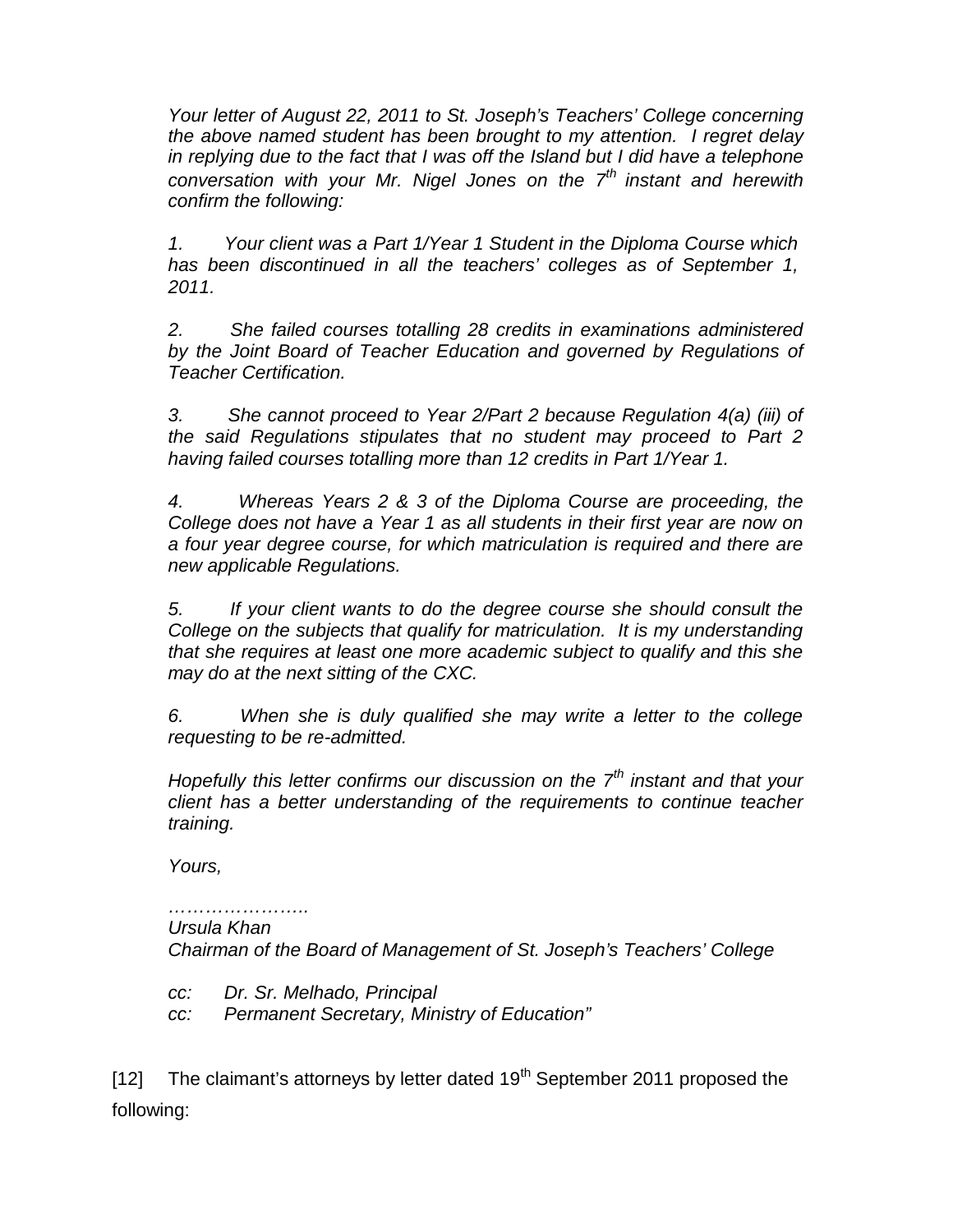- a) Immediate enrolment in the degree programme
- b) The claimant would give an undertaking to sit and obtain a pass in religious education on or before January 2013 and
- c) The claimant assured them she had recovered from her difficulties and has support to take care of her mother.

[13] The school rejected this proposal. The letter so advising is dated 21 September 2011 and is as follows:

*September 21, 2011 Messrs. Nigel Jones & Co., Attorneys at Law, Suite #2 Braemar Suites, 1D – 1E Braemar Avenue, Kingston 10.*

*Attention: Mr. Nigel Jones*

*Dear Sirs,*

*Re: Meshia Davis*

*I have discussed the contents of your letter of the 19th instant with the Principal and the Vice Principal in charge of Academic Affairs of the College and I regret to inform you that your proposal cannot be accommodated as your client has not matriculated so as to qualify for admission to the degree program. Additionally her purported undertaking to qualify by January 2013 is too far into the future even if other considerations were acceptable.*

*Please note that as your client did not satisfactorily complete the lower academic level which is Year I/Part I of the Diploma course, she cannot be allowed to be enrolled into the higher academic level unless she has the required subjects for matriculation. Furthermore, she struggled in the lower academic level during the year therefore there is no evidence in her performance in the Diploma Program to suggest that she is ready to handle a higher academic standard at this time.*

*It is therefore in her best interests that she qualifies for matriculation before, asking to return to the College. In this way she would adjust mentally to her new environment both at home and at the College and be better able to cope with the stricter requirements and higher academic*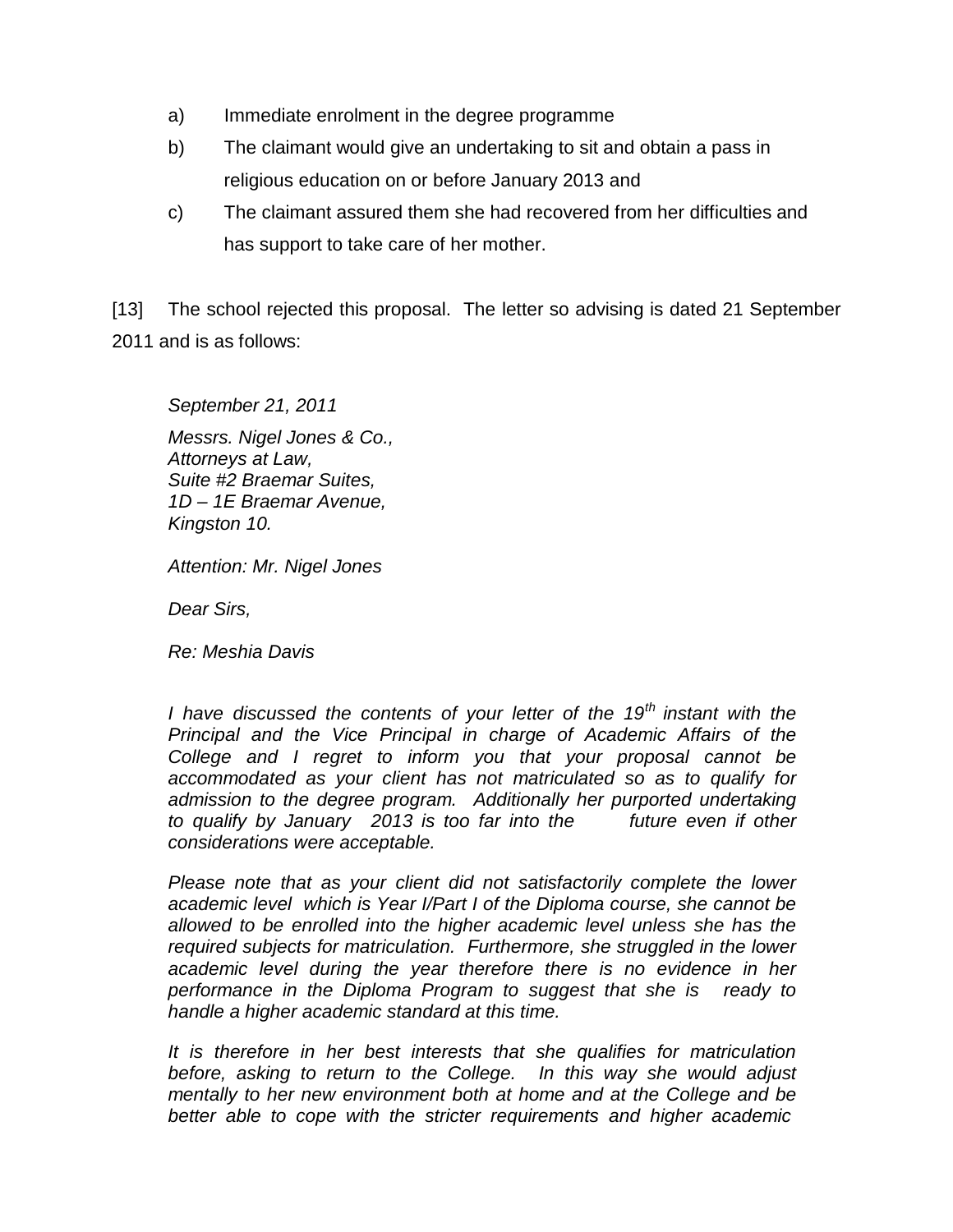*standards of the degree course. Kindly use your good offices to try and help her to see the wisdom of waiting and qualifying so that the College may assist her in achieving her goal of contributing to the education of the nation.*

*Yours,*

# *Ursula Khan Chairman of Board of Management of St. Joseph's Teachers' College*

*cc. Dr. Sr. Melhado, Principal cc. Permanent Secretary, Ministry of Education*

[14] The claimant says that the defendants' decision to prevent her from repeating year 1 of the diploma was unreasonable and unlawful and in breach of her legitimate expectation.

[15] The defendants explain that as at August 2011 it no longer offered the diploma in teaching. This was in accordance with a decision of the cabinet that all the country's teachers should be qualified with at least a bachelor's degree. Teachers Colleges in Jamaica were therefore mandated to develop a Bachelors of Education Degree programme in accordance with that policy direction. This was done by a steering committee which advised and oversaw the phasing out of the diploma and the implementation of the four year Bachelors Degree in teacher training institutions. In the words of Cheryl Foreman, vice principal of the 1<sup>st</sup> defendant:

> *"The Bachelors of Education Degree Programme was commenced at the St Joseph's Teachers' College in September 2011. With the implementation of Bachelors Education Degree Programme, all year 1 courses in the JBTE Diploma in teaching are no longer offered by Teacher's Colleges. Therefore there is no year 1 of the JBTE Diploma in teaching programme to facilitate an opportunity for Miss Davis to repeat year 1 examination as a whole"*

[Affidavit dated 4<sup>th</sup> January 2011 paragraph 9]

[16] At paragraph 15 of the said affidavit the vice principal stated: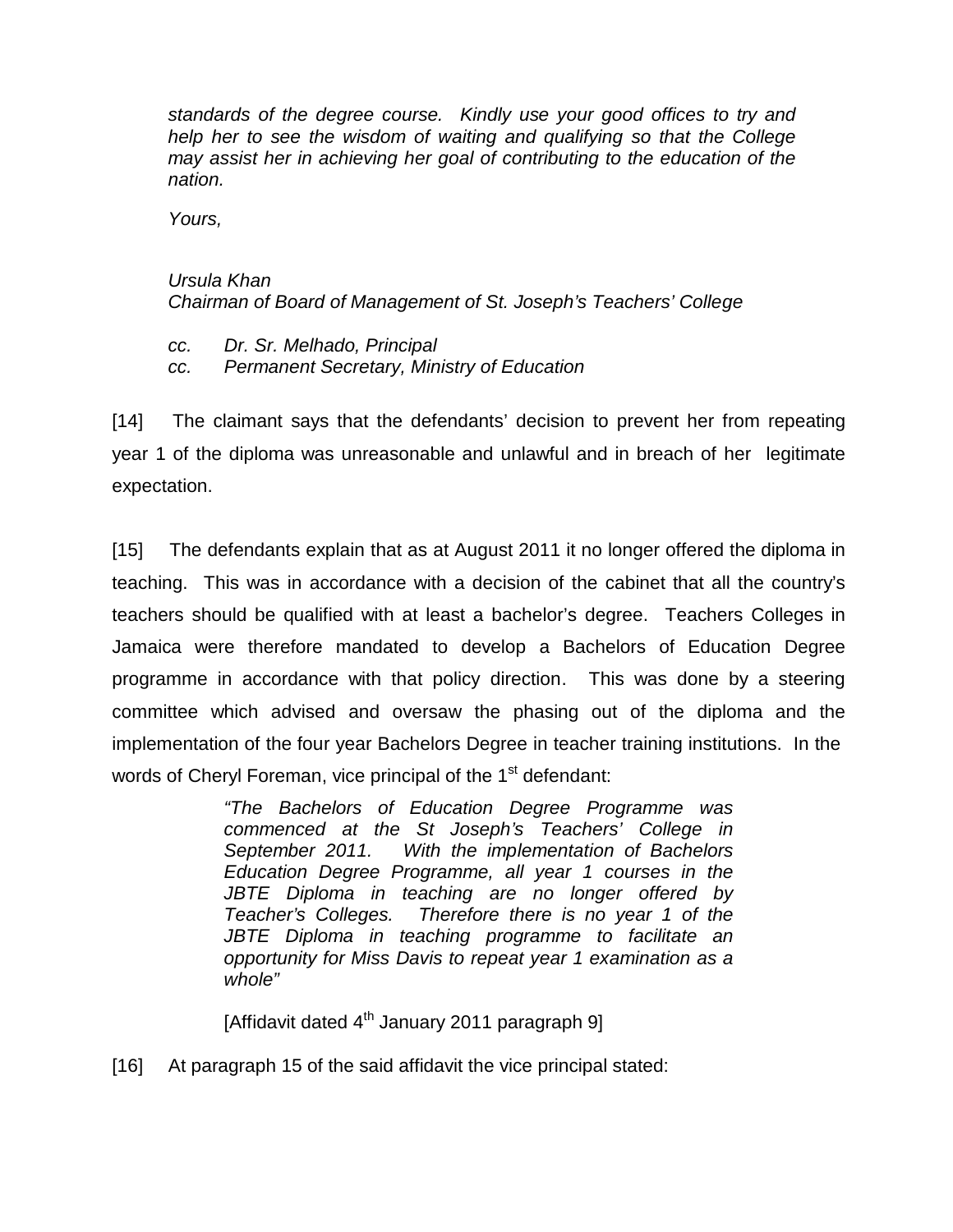*"It is the College's position that a student who performed so poorly at a lower level that is, at the Diploma level, cannot be automatically promoted to a higher level of study in circumstances where she does not matriculate. The college suggested to Miss Davis that she take the necessary steps to qualify for the degree programme, but she has not done so. Miss Davis was also informed that once qualified she would not have to reapply to the college, but simply write to the college requesting re-admittance and produce a transcript showing that she had passed the additional CXC/CSEC subject at the required level".*

[17] In her affidavit of the  $25<sup>th</sup>$  January 2012, Cheryl Foreman outlined the differences between the bachelors programme and the degree programme. She also indicated that were the court to require the school to offer the diploma to the claimant she would be the only student registered. Courses would need to be reintroduced and at least 12 lecturers retained for the purpose. At paragraph 7 of the affidavit she stated:

> *"Another important consideration is that the college would not have the authority to assess the claimant's work or confer the diploma at the end of the period of study. The Joint Board of Teacher Education (JBTE) is the body that prepares and certifies examinations and the diploma. The college offered the diploma in teaching on behalf of the (JBTE), an entity established in 1965 by the Government of Jamaica, through the Ministry of Education, to be the certifying body for teachers. The mandate of the JBTE will cease in June 2013 with an additional year for completion of the final part-time cohort. The JBTE no longer prepares examinations or assessments for year 1 or year 2 of the diploma programme. Therefore the college will have no authority to prepare anyone for assessment in these courses."*

[18] The parties filed written submissions supported by a plethora of authorities. This was buttressed by oral submissions before this court. I do not think it necessary to restate the submissions in this judgment nor to refer to the cases cited. Nor do I mean in any way to show a lack of appreciation for the industry of counsel which was self evident. However, this court is of the view that judicial review should be refused to the claimant on several grounds.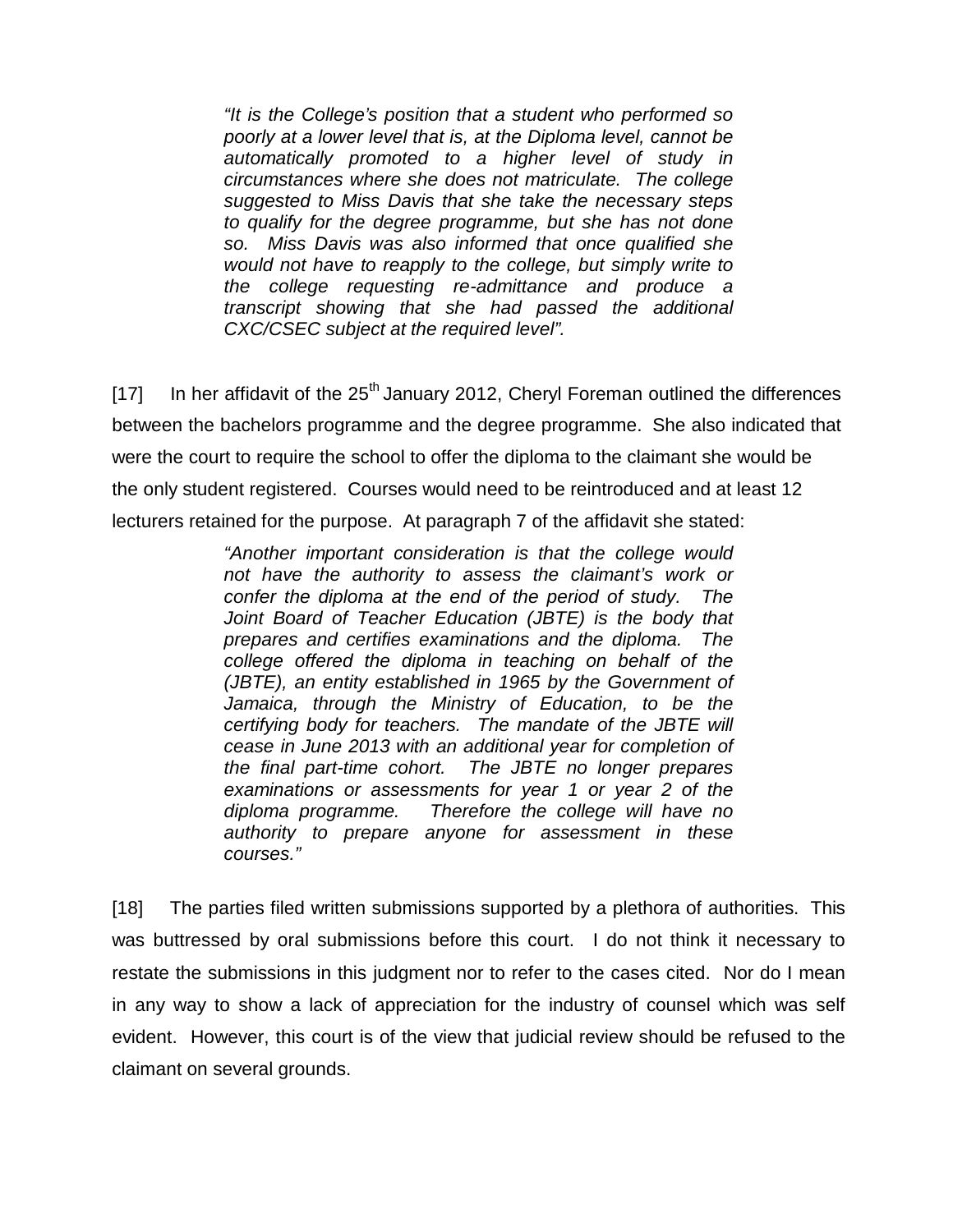[19] In the first place it is well established that relief by way of judicial review is not readily granted where other remedies exist. Where there is an alternate remedy an explanation for not pursuing it is required Order 56.3(3)(d). In this case it would appear that the claimant's remedy, if any, ought to be contractual. Her written submissions refer throughout to her "contract" with the  $1<sup>st</sup>$  defendant. Presumably there has been consideration passing between herself and the institution upon enrolment. Such private contractual relations are not the proper subject matter of an application for judicial review. I am not aware of any exceptional circumstance that would motivate this court to offer public order remedies where the relationship is one of private contract between the parties. The Claimant has an alternate remedy and the nature of the relationship is not one to attract public order remedies.

[20] Secondly, and even if this court were to treat the matter as appropriate for judicial review it is not a matter in which a court would offer a remedy. Relief would not be appropriate and will be refused for the following reasons:

- a) This court will not substitute its opinion as to what is appropriate in the specialist area of teacher education. Nor will the court determine the appropriate time line for implementation or the reasonableness of the policy decision to offer a degree rather than a diploma. It is not the role of the court to do so particularly where specialist organisations are established by a Parliament for the purpose.
- b) No authority has been cited nor regulation indicated which precludes the relevant authorities amending their regulations and phasing out or phasing in programmes. There is no suggestion that the decision to offer the degree instead of the diploma was *ultra vires.* As such the only questions arising are as to the reasonableness of the decision and whether the claimant had a legitimate expectation such as to preclude the change.
- c) The evidence relevant to legitimate expectation differs. The claimant alleges she was never told of the intention to change to a degree programme until after she had failed the courses. The defendants on the other hand allege that all entrants to the year I diploma were advised of the possibility of change and that all students in the course of the year were advised of the changes. There was no cross-examination and hence no basis for this court to prefer one account over the other. In any event, insofar as the facts to ground an alleged legitimate expectation will be the same to support a claim in contract, that is the regulations represented the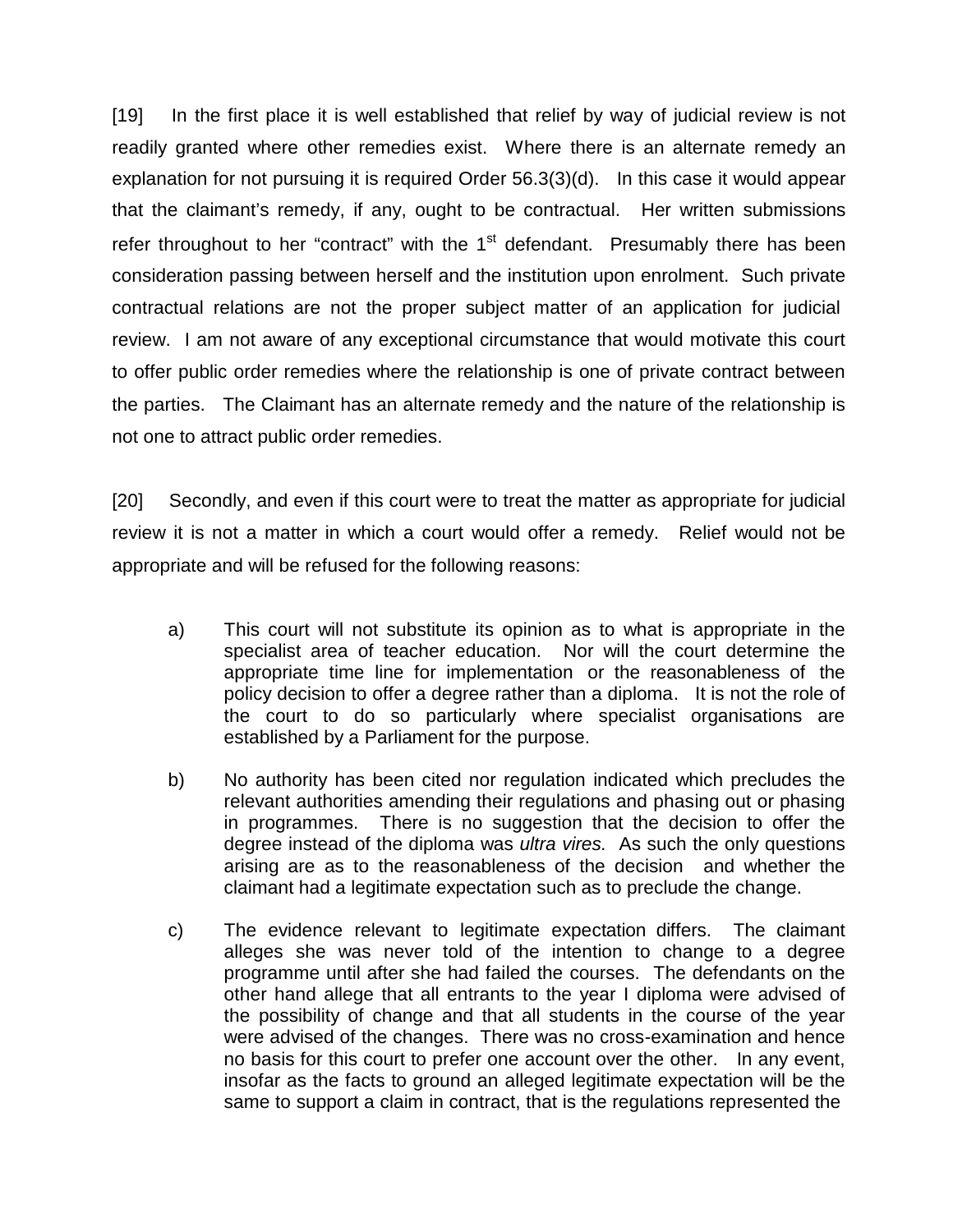terms of the agreement to provided a diploma, this court of judicial review in its discretion would decline a remedy.

- d) The uncontested evidence of the defendants is that the change was a matter of public educational policy. Furthermore, the JBTE which is not a party to these proceedings, would no longer be examining for the diploma. Therefore even if the court were to grant the relief claimed against these defendants, it would be a matter outside its control as to whether the claimant could receive a diploma in teacher education.
- e) Insofar, as the alternative claim as amended i.e. for an order that she be admitted to the bachelor degree programme, is concerned, this court would similarly decline such remedy. This is because the experts have determined their matriculation requirements. It would be inappropriate for this court to impose on the institution a student they determined had not qualified. Furthermore her offered "undertaking" to pass certain subjects by a certain date is a promise the fulfilment of which cannot be guaranteed. This court would certainly not make the order sought in this regard.

[21] In the result therefore judicial review is inappropriate in the circumstances of this case. I will, however, make an order pursuant to Order 56 (10) (3) (b) that the application be dealt with as if commenced by Claim Form. The claimant if so advised may seek a remedy in that forum. Nothing I have said in this judgment is intended to impact on that action so that I am neither of the view that there is a viable action in contract nor am I to be taken to express a view that there is not. Simply put judicial review is discretionary and this court for the reasons outlined above will exercise its discretion to refuse the relief claimed in this forum. I therefore Order that:

- 1. The claim continues as if commenced by claim.
- 2. The claimant is to prepare file and serve Particulars of Claim on or before the  $31<sup>st</sup>$  May 2013.
- 3. The defendants are at liberty to serve and file a defence within 42 days of the date of service of the Particulars of Claim.
- 4. Thereafter the matter is to proceed to mediation and Case Management Conference as provided for in the Rules.
- 5. In keeping with the general practice, and as acknowledged in Order 56 (15) (5) I make no Order for costs in relation to the proceedings for judicial review. I would not wish my costs Order to act as a disincentive for citizens who wish to challenge the actions of public servants. I do not